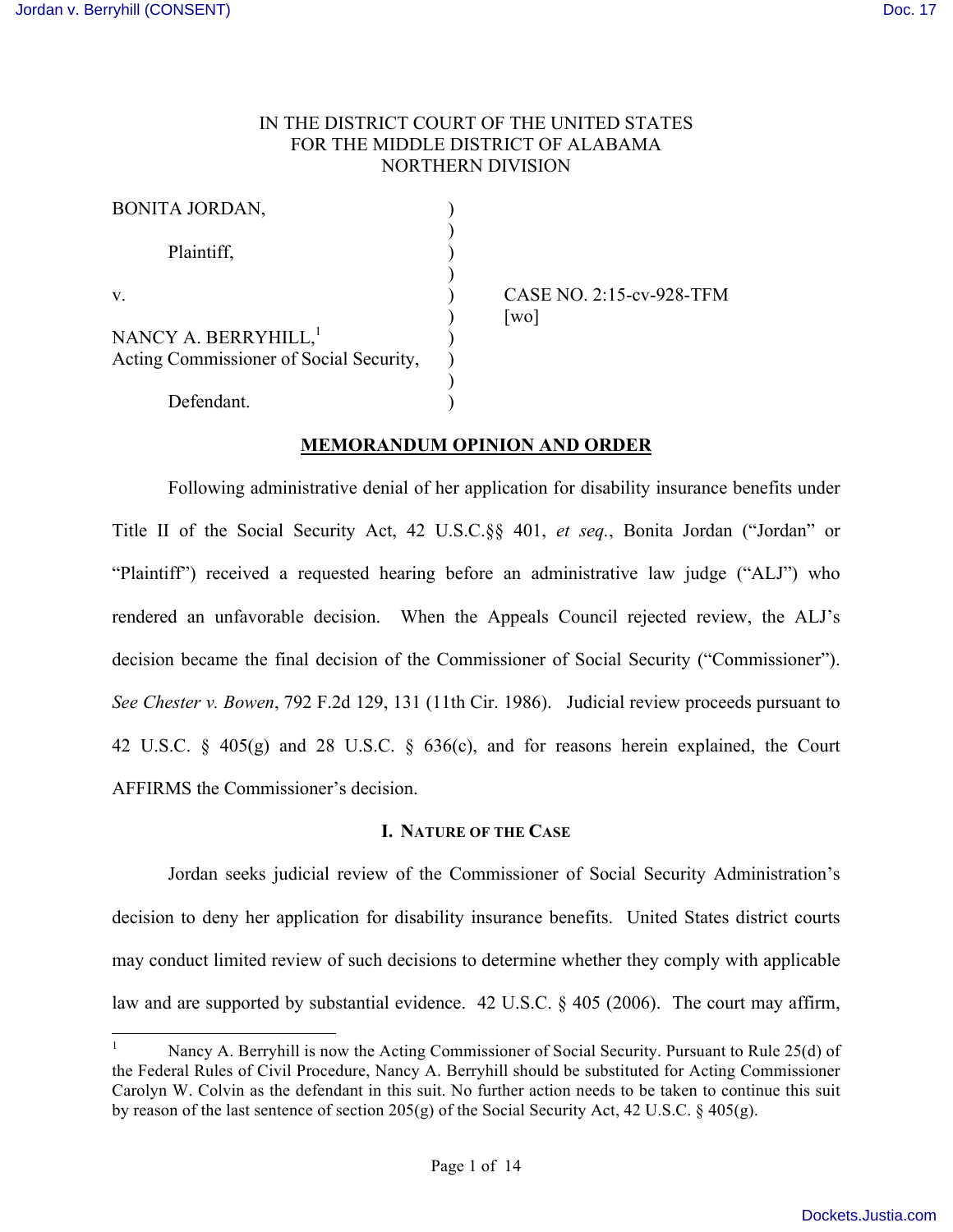reverse and remand with instructions, or reverse and render a judgment. *Id.*

#### **II. STANDARD OF REVIEW**

Judicial review of the Commissioner's decision to deny benefits is narrowly circumscribed. The court reviews a social security case to determine whether the Commissioner's decision is supported by substantial evidence and based upon proper legal standards. *Winschel v. Comm'r of Soc. Sec.*, 631 F.3d 1176, 1178 (11th Cir. 2011). The court "may not decide the facts anew, reweigh the evidence, or substitute [its] judgment for that of the Commissioner," but rather "must defer to the Commissioner's decision if it is supported by substantial evidence." *Miles v. Chater*, 84 F.3d 1397, 1400 (11th Cir. 1997) (quoting *Bloodsworth v. Heckler*, 703 F.2d 1233, 1239 (11th Cir. 1983)); *see also Winschel*, 631 F.3d at 1178 (stating the court should not re-weigh the evidence). This court must find the Commissioner's decision conclusive "if it is supported by substantial evidence and the correct legal standards were applied." *Kelley v. Apfel*, 185 F.3d 1211, 1213 (11th Cir. 1999); *see also Kosloff v. Comm'r of Soc. Sec.*, 581 Fed. Appx. 811, 811 (11th Cir. 2015) (citing *Kelley*).

Substantial evidence is more than a scintilla  $-$  i.e., the evidence must do more than merely create a suspicion of the existence of a fact, and must include such relevant evidence as a reasonable person would accept as adequate to support the conclusion. *Winschel*, 631 F.3d at 1178 (quoting *Crawford v. Comm'r of Soc. Sec.*, 363 F.3d 1155, 1158 (11th Cir. 2004)); *Lewis v. Callahan*, 125 F.3d 1436, 1440 (citing *Richardson v. Perales*, 402 U.S. 389, 401, 91 S. Ct. 1420, 1427, 28 L.Ed.2d 842 (1971)). If the Commissioner's decision is supported by substantial evidence, the district court will affirm, even if the court would have reached a contrary result as finder of fact, and even if the court finds that the evidence preponderates against the Commissioner's decision. *Edwards v. Sullivan*, 937 F.2d 580, 584 n.3 (11th Cir. 1991); *see also*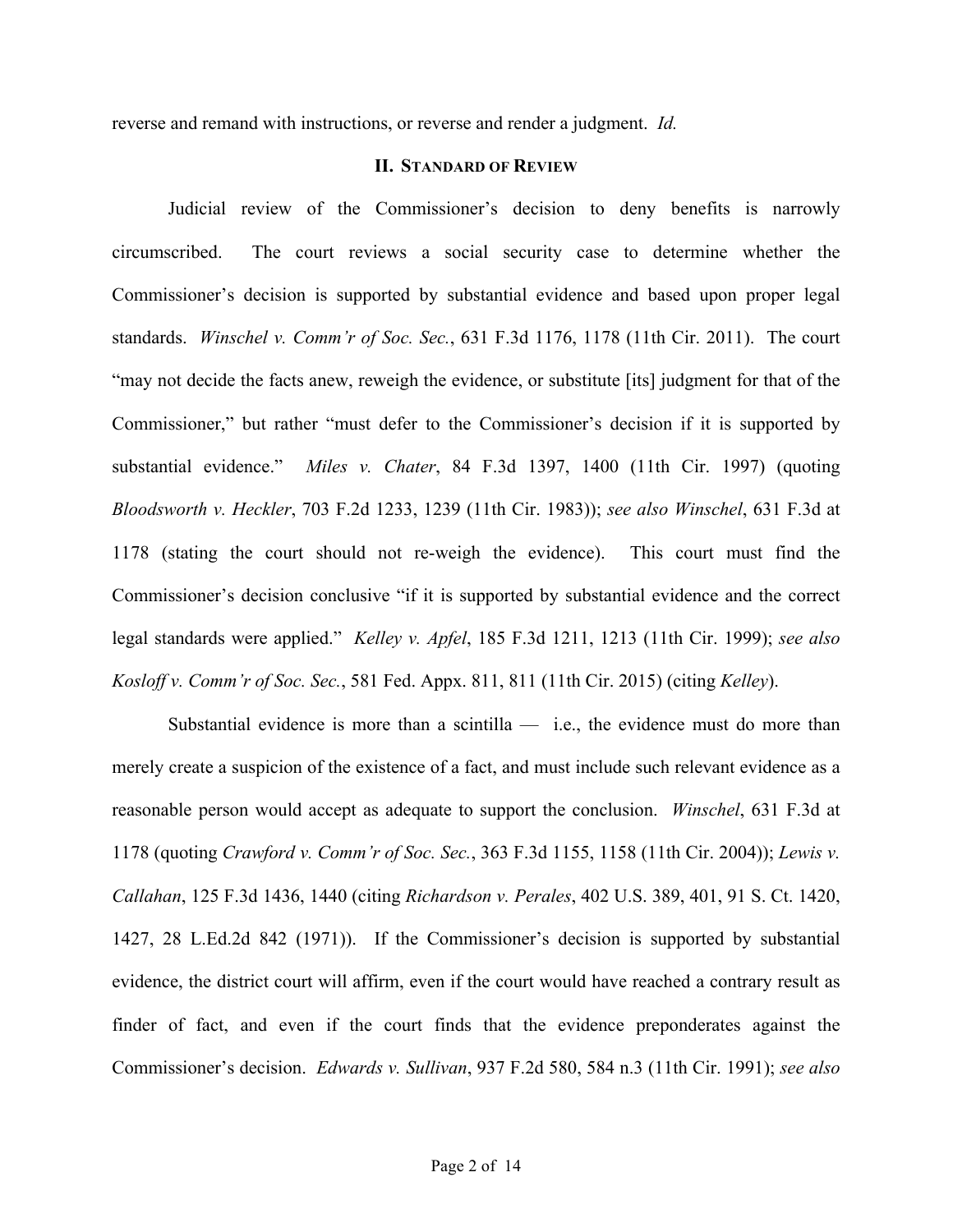*Henry v. Comm'r of Soc. Sec.*, 802 F.3d 1264, 1267 (11th Cir. 2015) ("even if the evidence preponderates *against* the Commissioner's findings, we must affirm if the decision reached is supported by substantial evidence.") (citation omitted). The district court must view the record as a whole, taking into account evidence favorable as well as unfavorable to the decision. *Foote v. Chater*, 67 F.3d 1553, 1560 (11th Cir. 1995) (citing *Chester v. Bowen*, 792 F.2d 129, 131 (11th Cir. 1986)).

The district court will reverse a Commissioner's decision on plenary review if the decision applies incorrect law, or if the decision fails to provide the district court with sufficient reasoning to determine that the Commissioner properly applied the law. *Keeton v. Department of Health and Human Services*, 21 F.3d 1064, 1066 (11th Cir. 1994) (internal citations omitted). There is no presumption that the Secretary's conclusions of law are valid. *Id*.; *Brown v. Sullivan*, 921 F.2d 1233, 1236 (11th Cir. 1991).

#### **III. BACKGROUND AND PROCEEDINGS**

Jordan claims disability because of degenerative disc disease, arthritis, depression, and low back pain. (R. 78-80, 97, 110). Following initial administrative denial of her claim, Jordan requested a hearing before an administrative law judge ("ALJ") (R. 11). ALJ Walter V. Lassiter ("the ALJ") convened a video evidentiary hearing on September 16, 2013. (R. 66-108). On May 19, 2104, the ALJ convened a second hearing in person. (R. 33). The ALJ convened the second hearing because the ALJ had sent Jordan for a consultative examination and wanted to review the results plus Jordan's attorney had additional medical evidence she wanted the ALJ to consider. (R. 33). At each hearing, the ALJ received direct testimony from Jordan. The remaining evidentiary record consisted of medical reports from treating sources and residual functional capacity assessments from those who examined Jordan and/or reviewed Jordan's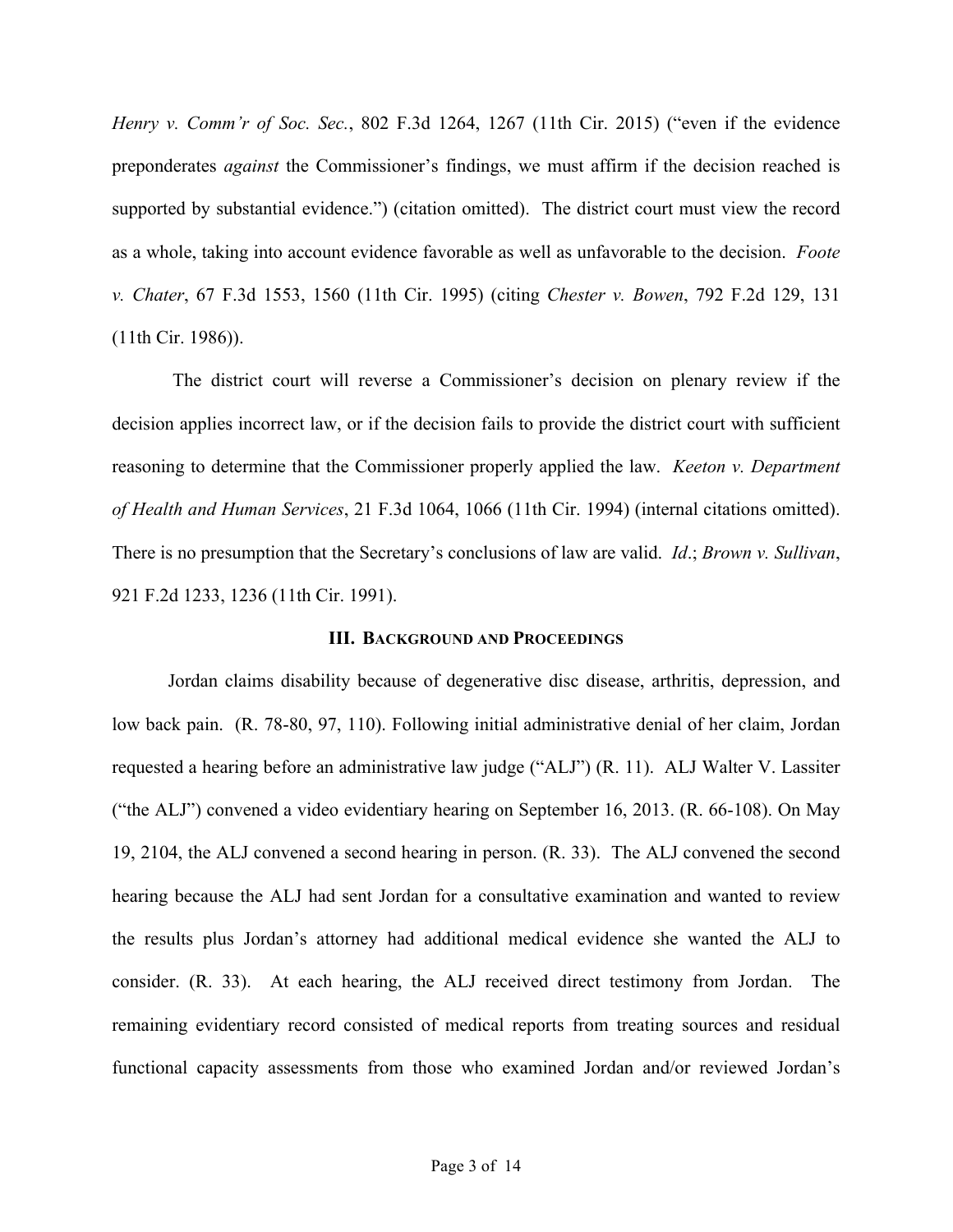medical records upon request of Alabama Disability Determination Services.<sup>1</sup> The ALJ rendered an unfavorable verdict on June 24, 2014. (R. 11-25). On October 16, 2015, the Appeals Council denied Jordan's request for review (R. 1-6). This Social Security Appeal was filed on December 16, 2015. *See* Doc. 1, Complaint.

### **IV. ADMINISTRATIVE DECISION**

## **A. Sequential Evaluation Process**

The Commissioner utilizes a five-step, burden-shifting analysis to determine when claimants are disabled. 20 C.F.R. §§ 404.1520; <sup>2</sup> *Phillips v. Barnhart*, 357 F.3d 1232, 1237 (11th Cir. 2004); *O'Neal v. Comm'r of Soc. Sec.*, 614 Fed. Appx. 456, 458 (11th Cir. 2015). The ALJ determines:

- (1) Whether the claimant is currently engaged in substantial gainful activity;
- (2) Whether the claimant has a severe impairment or combination of impairments;
- (3) Whether the impairment meets or exceeds one of the impairments in the listings;
- (4) Whether the claimant can perform past relevant work; and
- (5) Whether the claimant can perform other work in the national economy.

*Winschel*, 631 F.3d at 1178; *Doughty v. Apfel*, 245 F.3d 1274, 1278 (11th Cir. 2001). When a claimant is found disabled – or not – at an early step, the remaining steps are not considered. *McDaniel v. Bowen*, 800 F.2d 1026, 1030 (11th Cir. 1986). This procedure is a fair and just way for determining disability applications in conformity with the Social Security Act. *See Bowen v. Yuckert*, 482 U.S. 137, 153, 107 S. Ct. 2287, 2297, 96 L.Ed.2d 119 (1987) (citing *Heckler v.* 

 <sup>1</sup> Harold R. Veits (R. 110-121). "A medical consultant is a person who is a member of a team that makes disability determinations in a State agency, as explained in § 404.1615, or who is a member of a team that makes disability determinations for us when we make disability determinations ourselves." 20 C.F.R. § 404.1616(a).

<sup>&</sup>lt;sup>2</sup> For the purposes of this appeal, the Court utilizes the versions effective until March 27, 2017 as that was the version in effect at the time of the ALJ's decision and the filing of this appeal.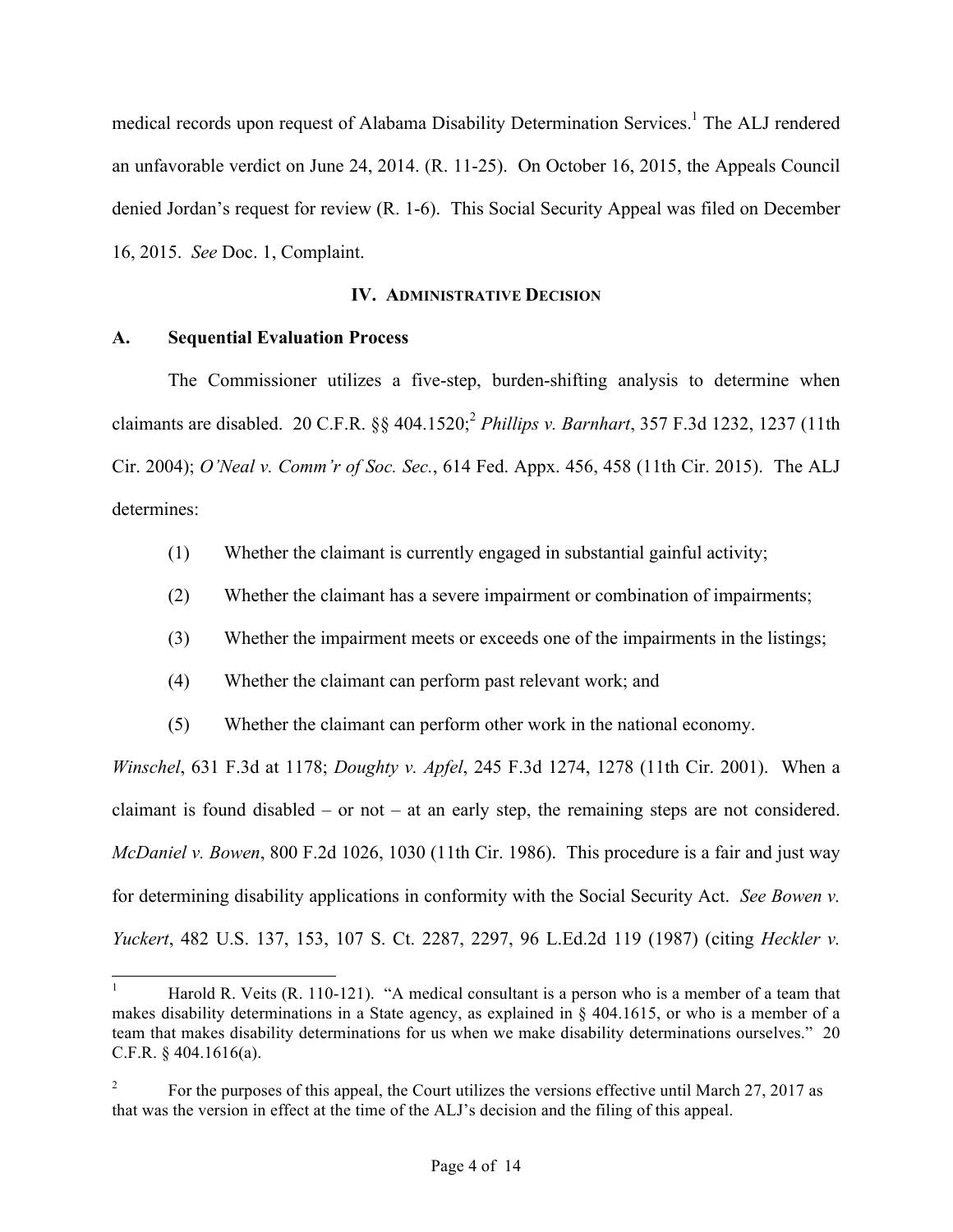*Campbell*, 461 U.S. 458, 461, 103 S. Ct. 1952, 1954, 76 L.Ed.2d 66 (1983)) (The use of the sequential evaluation process "contribute[s] to the uniformity and efficiency of disability determinations").

The burden of proof rests on the claimant through Step 4. *See Ostborg v. Comm'r of Soc. Sec.*, 610 Fed. Appx. 907, 915 (11th Cir. 2015); *Phillips*, 357 F.3d at 1237-39. A *prima facie* case of qualifying disability exists when a claimant carries the Step 1 through Step 4 burden. Only at the fifth step does the burden shift to the Commissioner, who must then show there are a significant number of jobs in the national economy the claimant can perform. *Id*.

To perform the fourth and fifth steps, the ALJ must determine the claimant's Residual Functioning Capacity ("RFC"). 20 C.F.R. § 404.1520(a)(4). RFC is what the claimant is still able to do despite the impairments, is based on all relevant medical and other evidence, and can contain both exertional and nonexertional limitations. *Phillips*, 357 F.3d at 1242-43. At the fifth step, the ALJ considers the claimant's RFC, age, education, and work experience to determine if there are jobs available in the national economy the claimant can perform. *Id*. at 1239. In order to do this, the ALJ can either use the Medical Vocational Guidelines<sup>2</sup> ("grids") or call a vocational expert. *Id*. at 1239-40.

The grids allow the ALJ to consider factors such as age, confinement to sedentary or light work, inability to speak English, educational deficiencies, and lack of job experience. Each of these factors can independently limit the number of jobs realistically available to an individual. *Id.* at 1240. Combinations of these factors yield a statutorily-required finding of "Disabled" or "Not Disabled." *Id*. Otherwise, the ALJ may use a vocational expert. *Id.* A vocational expert is an expert on the kinds of jobs an individual can perform based on her capacity and impairments.

 <sup>2</sup> *See* 20 C.F.R. pt. 404 subpt. P, app. 2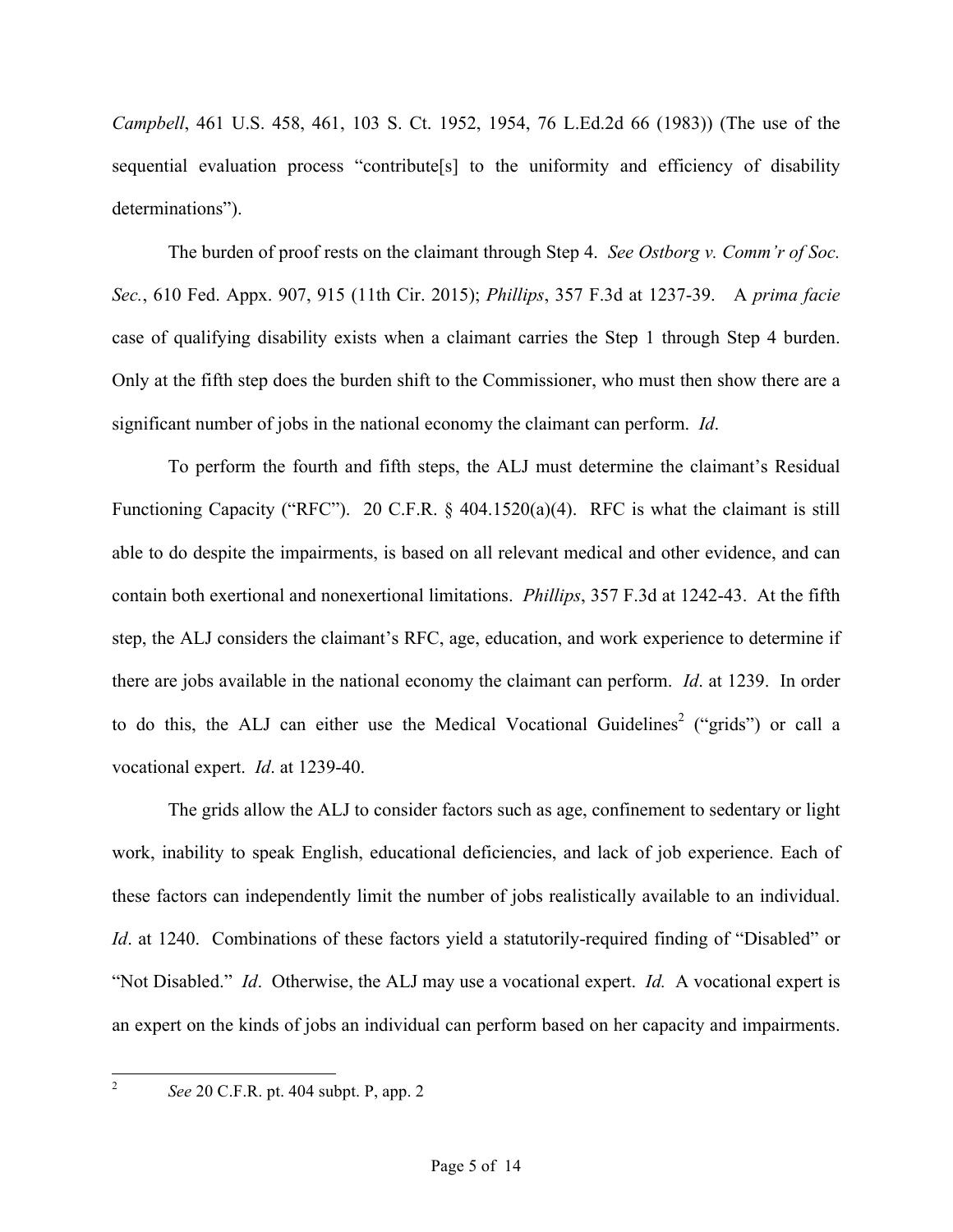*Id*. In order for a vocational expert's testimony to constitute substantial evidence, the ALJ must pose a hypothetical question which comprises all of the claimant's impairments. *Jones v. Apfel*, 190 F.3d 1224, 1229 (11th Cir. 1999) (citing *McSwain v. Bowen*, 814 F.2d 617, 619-20 (11th Cir. 1987)).

### **B. Findings and Conclusions**

Employing the five-step process, the ALJ found that Jordan has not engaged in substantial gainful activity since the alleged onset date (Step 1); has severe impairments (Step  $2$ ;<sup>3</sup> the impairments, considered individually and in combination, do not meet or equal in severity any impairment set forth in the listings (Step 3); and Jordan can perform her past relevant work (Step 4). (R. 23-25). As such, Jordan did not demonstrate that she met her prima facie case for disability. While the ALJ found Jordan was not disabled, the ALJ still continued his analysis and alternatively found there are a significant number of jobs in the national economy which Jordan can perform and thus found Jordan not disabled under the Act. As such, even if the prima facie case had been established, Jordan still was not disabled under the fivestep analysis.

At Step Four, the ALJ found Jordan had the RFC to perform light work. (R. 15). Specifically, after evaluating the entire record, the ALJ determined Jordan is be able to alternate between sitting, standing, and walking every 60 minutes, but would not need to leave her workstation. (R. 15). Further, the ALJ noted Jordan could sit a total of six hours over the course of an eight-hour work day; stand and/or walk up to six hours total over the course of an eight-

 $3$  The ALJ found the following "severe" impairments: total right hip arthroplasty (8/09) due to failed partial replacement (6/09) secondary to right hip degenerative joint disease and labral tear; status post extreme lateral total disc replacement (9/10), due to degenerative disc disease and modic changes at L 4-5, and degenerative disc disease at the L5-S1 (minimal); post-laminectomy syndrome; history of syncope and polyarthritis; osteoarthritis of the right knee; lumbar radiculopathy, right-side; and degenerative disc disease, cervical spine (20 CFR 404.1520(c)). (R. 13-14).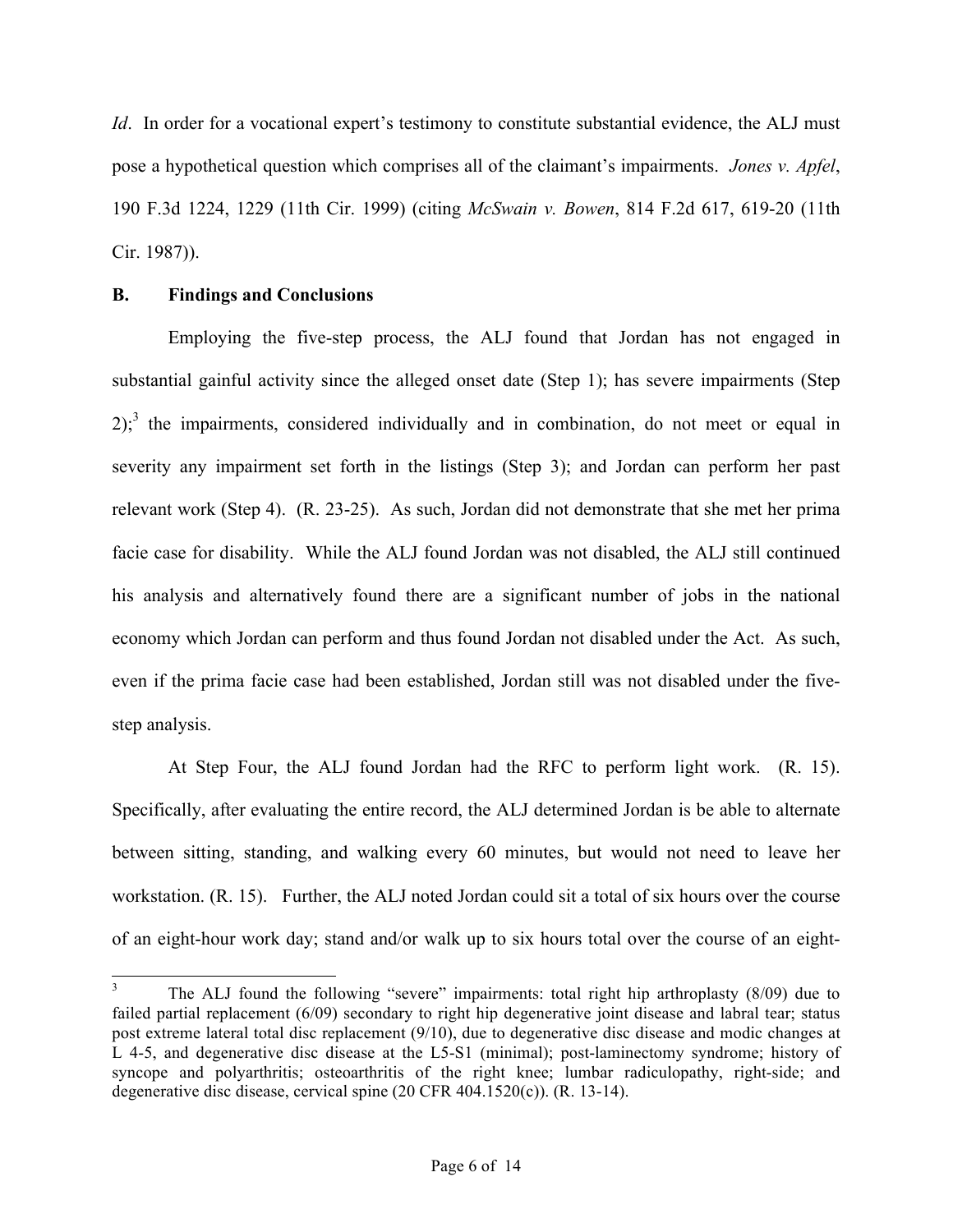hour work day; but could not stand or walk on uneven terrain. Jordan can occasionally use her lower extremities for pushing, pulling, and the operation of foot controls; occasionally use her upper extremities for handling and fingering. Jordan could not climb ladders, ropes, poles and scaffolds but could occasionally climb ramps and stairs. Jordan could not work in extreme cold, but could occasionally work in extreme heat, humidity and wetness. Jordan could occasionally balance and stoop; rarely crouch (up to a total of one hour over the course of an eight-hour workday); and could not crawl. Jordan could occasionally work while exposed to dusts, gases, fumes, and odors, but could not work in poorly ventilated areas or while exposed to vibration. Jordan could occasionally operate motorized vehicles, but could not work at unprotected heights, or around dangerous equipment. (R. 15). With these limitations, the ALJ determined Jordan could perform past relevant work as a customer service representative, reservations clerk, and front desk clerk. (R. 23-25).

Alternatively, the ALJ moved on to Step Five to determine whether Jordan could perform other jobs in the national economy and determined there are jobs that exist in significant numbers in the national economy that Jordan could perform. (R. 24-25). The ALJ utilized the Medical-Vocational Rules and Vocational Expert testimony regarding jobs in existing in the national economy which Jordan could perform. (R. 54-62, 97-107). The VE, at the first hearing, gave several examples of jobs which Jordan could perform such as her past work as a customer service representative, a reservations clerk, or a sales representative. (R. 97,99). Other jobs in the national economy which the ALJ determined Jordan could perform after hearing from the VE were information clerk, general office clerk, order clerk, office helper, mail clerk, and hand packer. (R. 99-101). At the second hearing the VE gave several examples of jobs Jordan could perform. (R. 57-60). The ALJ, using testimony from the VE, determined that in addition to her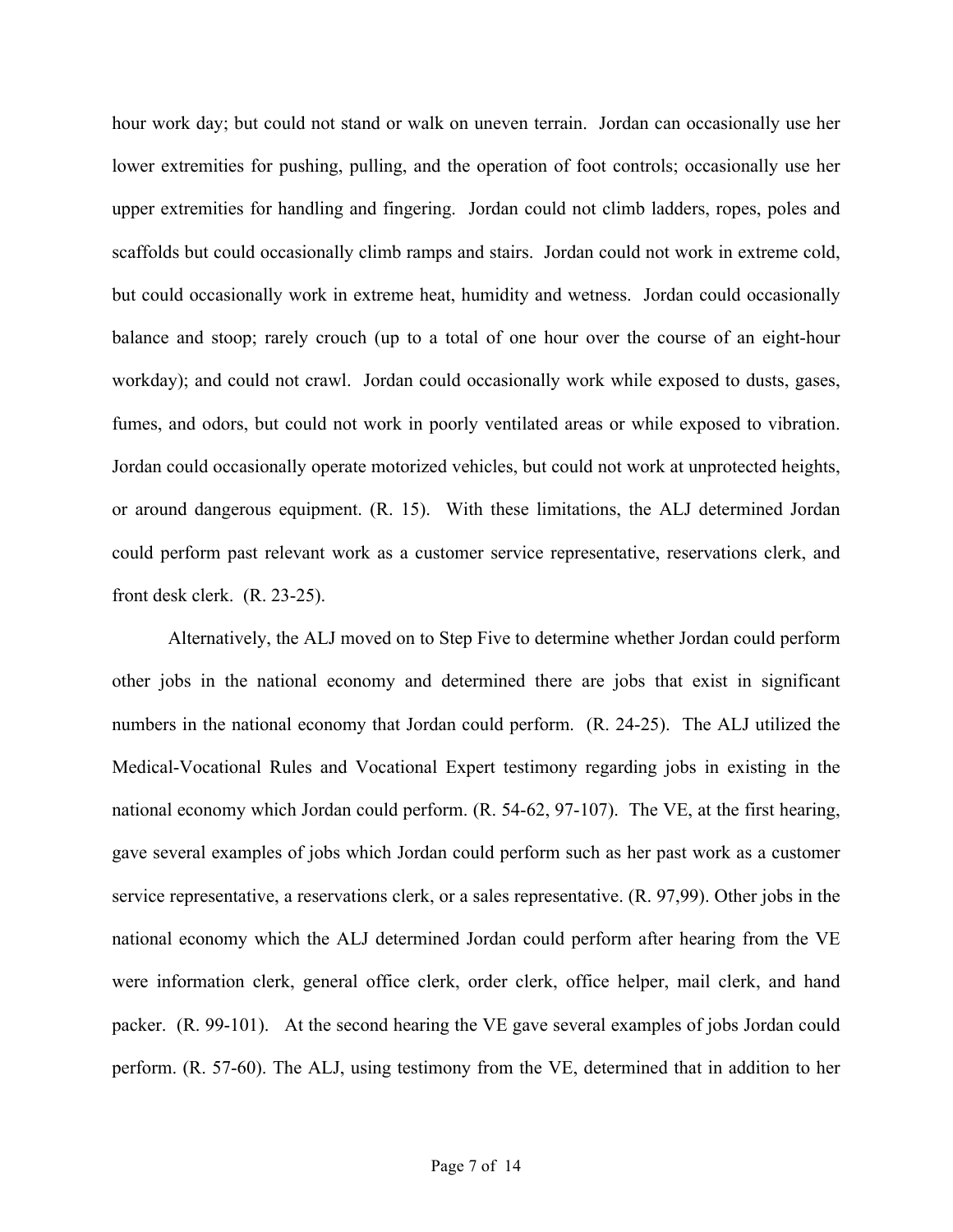past relevant work of customer service representative, reservations clerk, and front desk clerk, Jordan could be a tagger, an inspector, a garment sorter. (R. 57-60). Consequently, the ALJ found Jordan has not been disabled since the alleged onset date. (R. 49).

### **V. ISSUES**

Jordan raises two issues on appeal:

- (1) Whether the ALJ erred in rejecting an opinion of Cheryl Goyne, a treating physician.
- (2) Whether the ALJ failed to consider the side effects of medications in the RFC analysis.

*See Doc.* 12 at p. 4.<sup>3</sup>

The Commissioner re-characterizes the issue as whether substantial evidence supports the Commissioner's Decision that Plaintiff could perform her past relevant work and was not disabled. *See* Doc. 13 at p. 1.4

# **VI. DISCUSSION AND ANALYSIS**

# **A. Whether the ALJ properly evaluated the medical opinions of the record**

Jordan alleges the ALJ rejected her treating physician's opinion without providing adequate reasons for rejecting and discrediting Dr. Cheryl Goyne's opinion. The regulations give preference to the opinion of the treating physicians. 20 C.F.R.  $\S$  404.1527(d)(1)-(2); *Winschel*, 631 F.3d at 1179 ("Absent good cause, an ALJ is to give the medical opinions of treating physicians "substantial or considerable weight.") (internal citations and quotations

<sup>&</sup>lt;sup>3</sup> The Court uses the PDF page numbers when referencing Plaintiff's brief.

In the briefing schedule, the Court stated "The Commissioner's reply brief will address with specificity each issue raised by the plaintiff in a manner consistent with the issues as raised in the numbered paragraphs contained in the Statement of Issues." *See* Doc. 3. Ultimately, the Commissioner does essentially address the Plaintiff's issues. The Court is concerned at the growing trend by the Commission's briefs in re-characterizing the Plaintiff's issues as one issue relating to substantial evidence despite the instruction by the Court.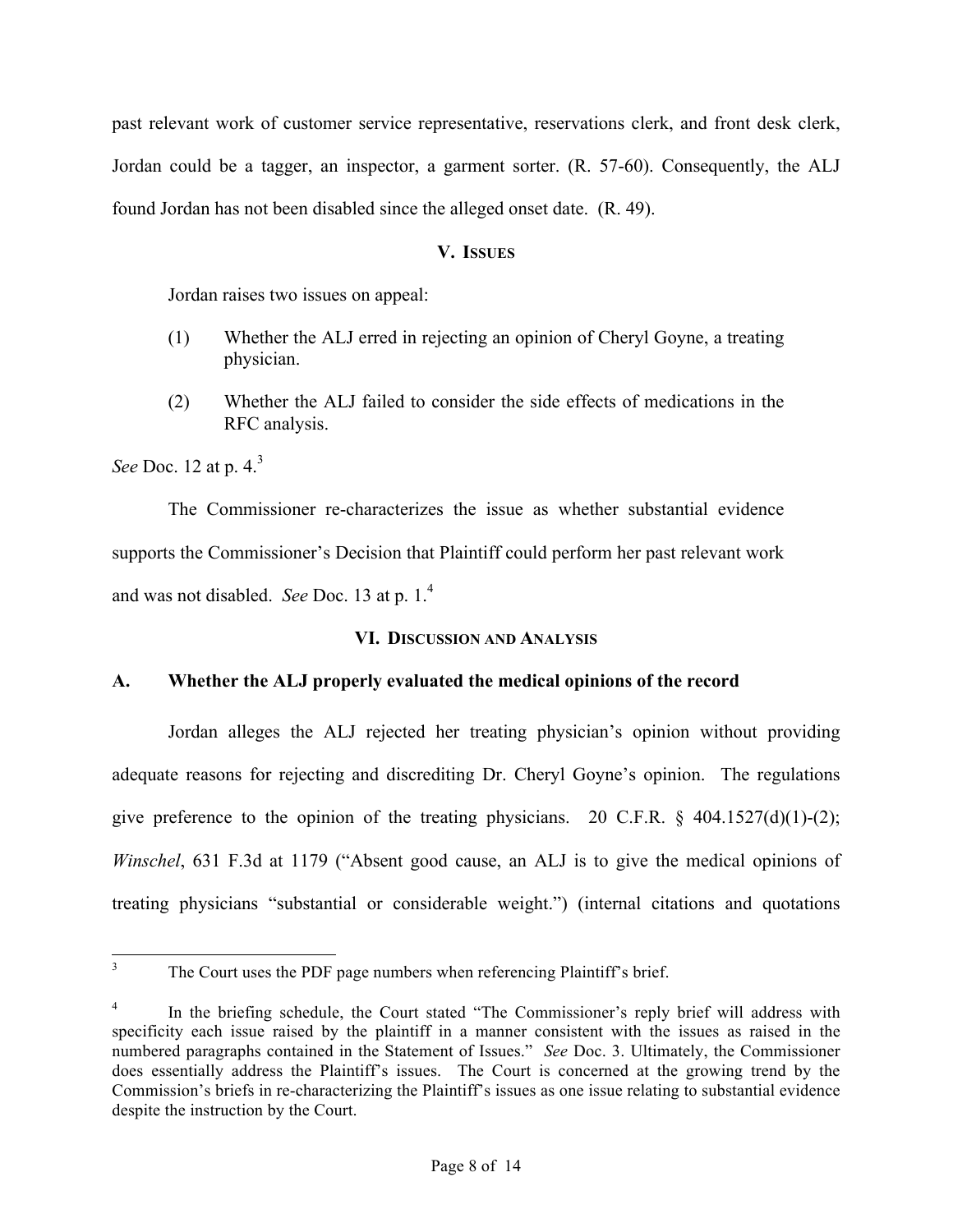omitted). However, "the ALJ has the discretion to weigh objective medical evidence and may choose to reject the opinion of a treating physician while accepting the opinion of a consulting physician…[but] if he follows that course of action, he must show 'good cause' for his decision." *Gholston v. Barnhart*, 347 F.Supp.2d 1108, 1114 (M.D. Ala. 2003); *see also Phillips*, 357 F.3d at 1240 (quoting *Lewis,* 125 F.3d at 1440) (The opinion of a treating physician "must be given substantial or considerable weight unless 'good cause' is shown to the contrary."). "Good cause exists 'when the: (1) treating physician's opinion was not bolstered by the evidence; (2) evidence supported a contrary finding; or (3) treating physician's opinion was conclusory or inconsistent with the doctor's own medical records.'" *Winschel*, 631 F.3d at 1179 (quoting *Phillips*, 357 F.3d at 1241). In other words, the Eleventh Circuit has found good cause for discounting a treating physician's report when the report "is not accompanied by objective medical evidence or is wholly conclusory." *Crawford v. Commissioner of Social Security*, 363 F.3d 1155, 1159 (11th Cir. 2004) (quoting *Edwards v. Sullivan*, 937 F.2d 580, 583-84 (11th Cir.1991)). Additionally, there is good cause where the treating physicians' opinions are "inconsistent with their own medical records[.]" *Roth v. Astrue*, 249 Fed. Appx. 167, 168 (11th Cir. 2007) (citing *Lewis*, 125 F.3d at 1440). However, the ALJ must clearly articulate his reasons for disregarding the opinion of a treating physician. *Winschel*, 631 F.3d at 1179. Thus, "[w]hen the ALJ articulates specific reasons for not giving the treating physician's opinion controlling weight, and those reasons are supported by substantial evidence, there is no reversible error." *Schuhardt v. Astrue*, 303 Fed. Appx. 757, 759 (11th Cir. 2008) (citing *Moore v. Barnhart*, 405 F.3d 1208, 1212 (11th Cir. 2005)).

The ALJ considered treatments records from many sources including Dr. Goyne, a treating physician, and other treating physicians. Ultimately, the ALJ gave some weight to the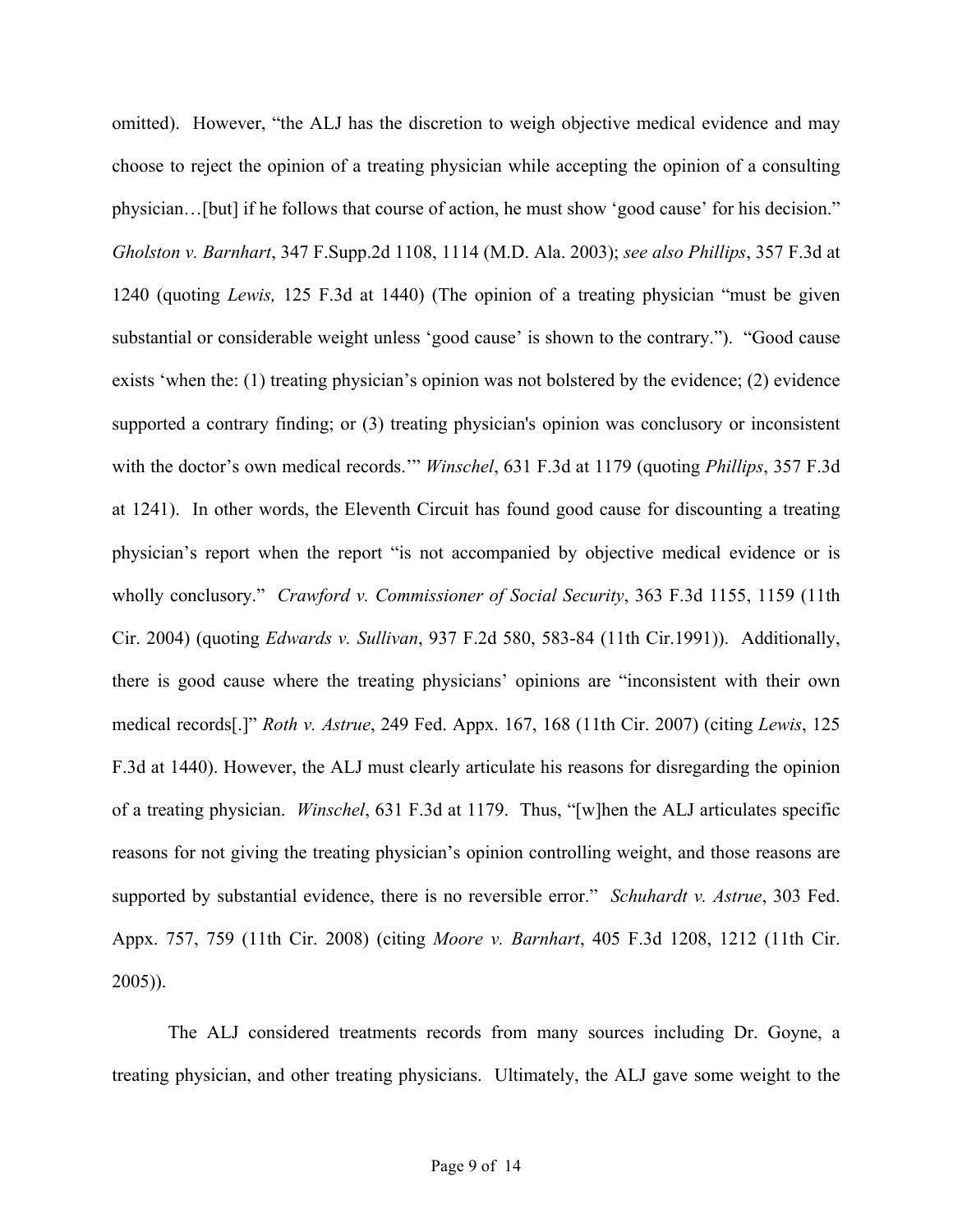opinion of Dr. Goyne but noted that even Dr. Goyne did not conclude Jordan is permanently disabled. (R. 22). Dr. Goyne opined that Jordan could not perform work at that time. (R. 22). The decision by the ALJ to assign some but not great weight to the opinion of Dr. Goyne is correct and supported by other medical evidence before the ALJ. First, the opinion of Dr. Goyne is outside the date last insured. Ultimately, Dr. Goyne's opinion to the effect that Jordan could not work at that time is a conclusory statement and to the extent Dr. Goyne reflects on RFC, the opinion is not dispositive because it the Commissioner's role to determine RFC. *See* 20 C.F.R. § 404.1527(a)(2), (c)(2), (d)(1); Social Security Ruling (SSR) 96-5p, 1996 WL 374183, \*2, 1996 SSR LEXIS 2 (July 2 1996); *Bell v. Bowen*, 796 F. 2d 1350, 1353-54 (11th Cir. 1986); *see also Beegle v. Soc. Sec. Admin., Comm'r*, 482 Fed. Appx. 483, 486 (11th Cir. 2012) ("A claimant's residual functional capacity is a matter reserved for the ALJ's determination, and while a physician's opinion on the matter will be considered, it is not dispositive"); *Maffia v. Comm'r of Soc. Sec.*, 291 Fed. Appx. 261, 263-64 (11th Cir. 2008) ("Opinions on some issues, such as whether a claimant is disabled, the assessment of a claimant's RFC, and the application of vocational factors, are 'opinions on issues reserved to the Commissioner because they are administrative findings that are dispositive of a case.'").

Next, even within the medical records made by Dr. Goyne which were considered by the ALJ, there is evidence consistent with the decision not to find Jordan disabled. For instance, a treatment note from Dr. Goyne indicates, "Bonita is doing well. Since our last visit she went back to see Dr. Vulcan in Georgia, the orthopedist who did her disk replacement. She states that he identified a trigger point in her right hip and injected it and it helped her considerably. She is back to baseline, i.e. recovered from the slip and fall. Her pain is predominantly with standing still or sitting and she does manage to walk on a treadmill regularly." (R. 442). Notes by Dr.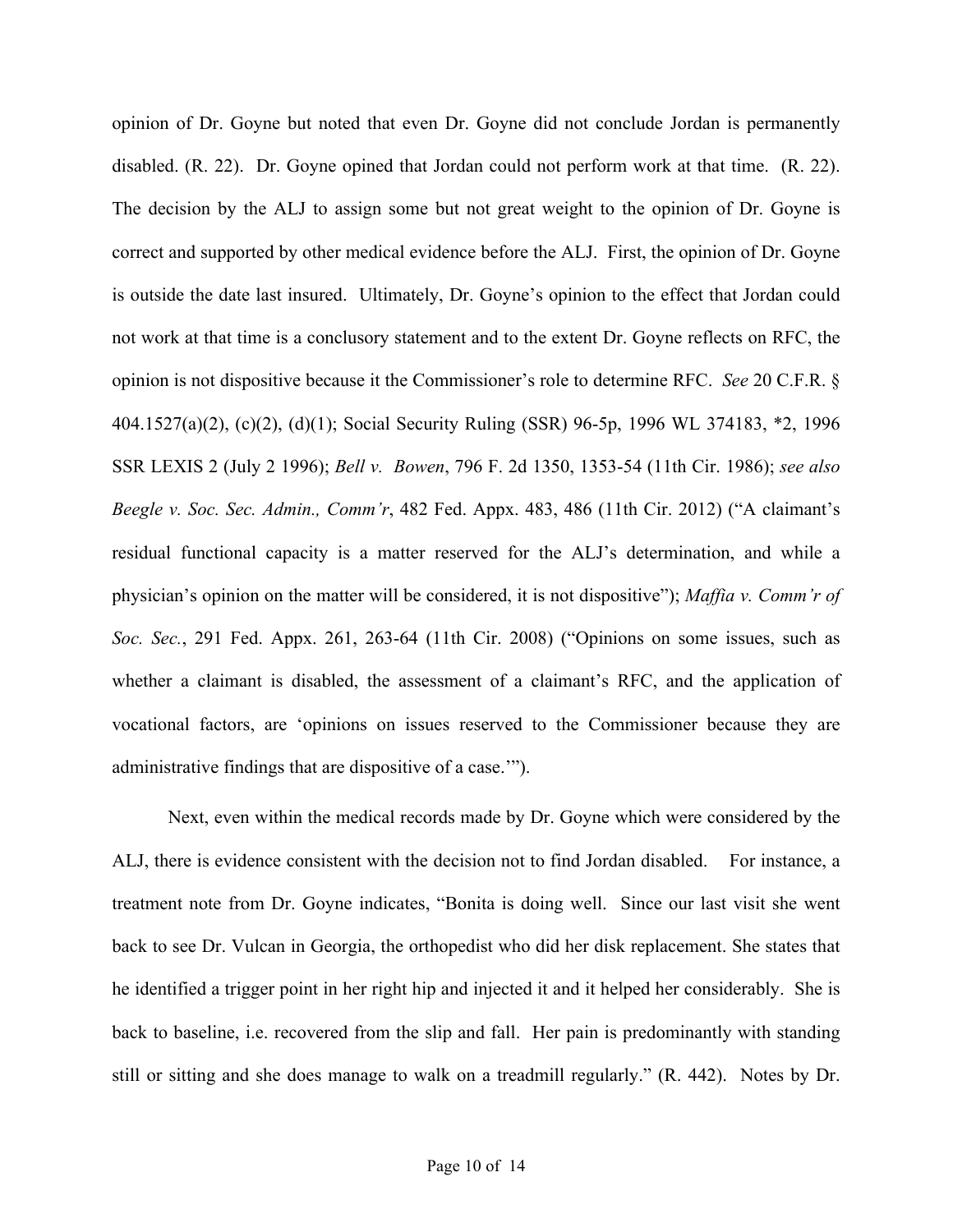Goyne indicate Jordan self-reported her pain level was 2/10, that she has good exercise habits and walks 2-3 miles on a treadmill about 5 times a week. (R. 442). Another note by Dr. Goyne indicates Jordan is doing so well with regard to pain control that Jordan wants to try coming off the Duragesic patch medication. The same note indicates Jordan self-reported her pain as level 2/10. (R. 446). Later, Dr. Goyne's notes indicate that Jordan rated her pain as a level 2/10, that Jordan had a normal gait and stance, and was wearing boots with heels. (R. 449). In addition, the ALJ concluded the tenor of the notes written indicates Dr. Goyne had concerns about Jordan being a medication seeker. (R. 437). Other notes by Dr. Goyne indicate that Jordan appeared normal, alert, and did not appear ill or uncomfortable. Jordan reported her pain as level 3/10. The Court agrees that the ALJ was correct to assign some weight to the opinion of Dr. Goyne and conclude the totality of the course of treatment with Dr. Goyne and other providers indicates that Jordan is not disabled.

The ALJ gave a detailed treatment summary *vis a vis* Jordan and the weight he assigned to the opinions of the treating physicians and consulting physicians. (R. 15-22). It is not the role of the court to reweigh the evidence but to examine the evidence to conclude whether there was evidence to support the Commissioner's decision. *Chater*, 84 F.3d at 1400; *see also Henry v. Comm'r of Soc. Sec.*, 802 F.3d 1264, 1267 (11th Cir. 2015) (quoting *Moore v. Barnhart*, 405 F.3d 1208, 1211 (11th Cir. 2005)) ("It is not for this court to 'decide the facts anew, make credibility determinations, or re-weigh the evidence.'").

The burden ultimately rests with Jordan to demonstrate her disability. *Doughty v. Apfel*, 245 F.3d 1274, 1276 (11th Cir. 2001). The Court concludes Jordan has not met her burden and other weighty evidence was before the ALJ to conclude substantial evidence supports the Commissioner's decision that Jordan is not disabled under the Act and its attendant regulations.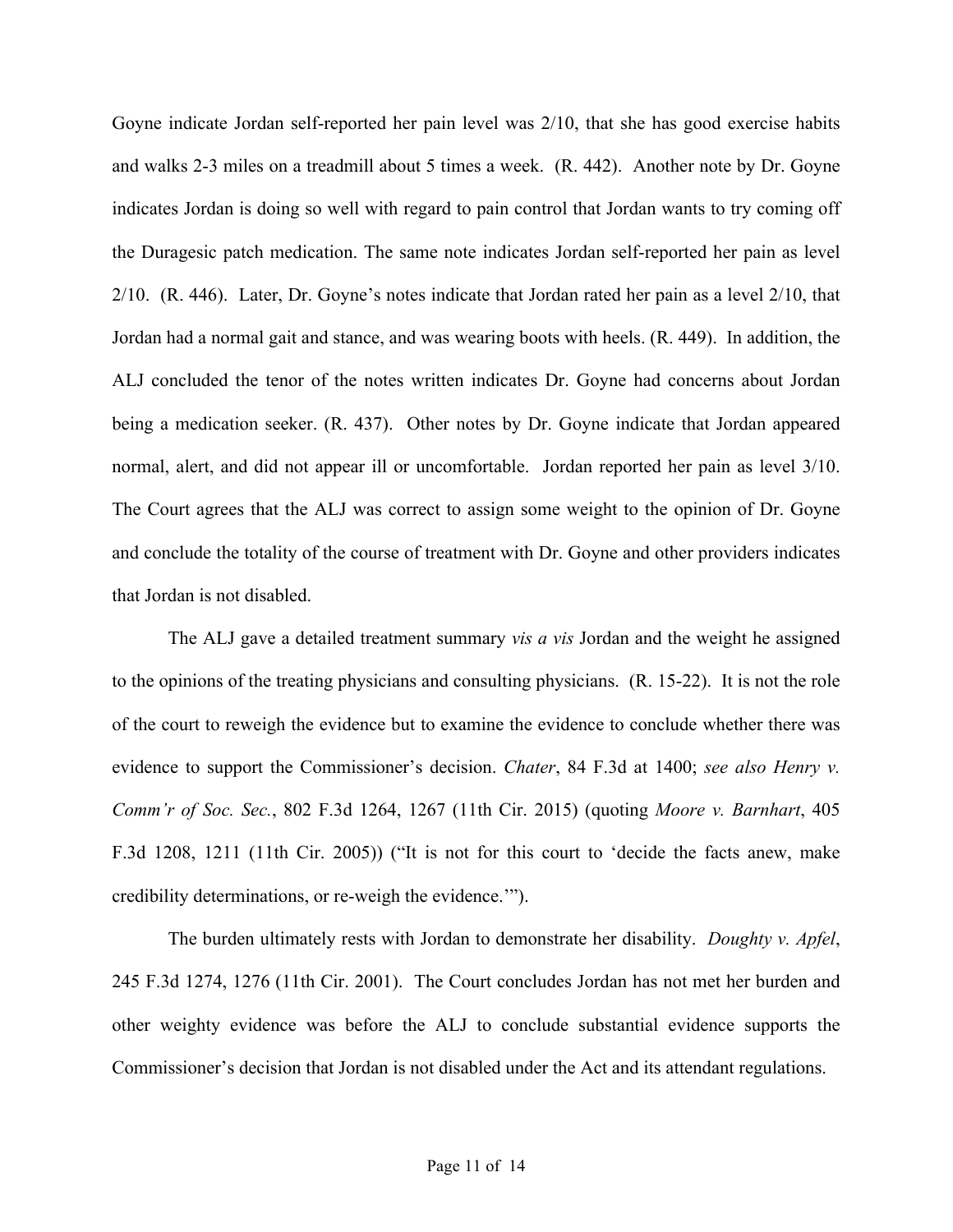# **B. Whether the ALJ properly considered the side effects of medications in the RFC analysis.**

Jordan argues the ALJ did not address the effects of medication in his RFC analysis. The Court disagrees. Jordan is correct that the ALJ did not explicitly address point by point the effects of prescription medication in the RFC analysis, nonetheless the record demonstrates the ALJ considered the side effects of medication and discounted the extent of the effects upon Jordan. Jordan told the ALJ during the hearings about various side effects from her prescription medications (R. 41, 44, 89). In addition, some of the medical records indicate several physicians took various courses to deal with the side effects of medication such as lowering dosages, changing frequency of dosages, discontinuing medications, changing medications, or prescribing medications to alleviate a given symptom. (R. 433, 435, 437, 438, 448). Nonetheless, it is clear to the Court that the ALJ reviewed all of the medical records and the testimony and concluded explicitly that some of the complaints and symptoms Jordan had did indeed exist, but not to the extent she asserted nor were they were disabling. (R. 22). The ALJ listed various reasons to discount Jordan's testimony and other medical opinions. (R. 16, 19, 20, 21, 22). Simply put, much of the evidence related to medication side effects falls outside the date last insured. To the extent the side effects may relate back, the Court concludes the ALJ provided ample reasons and cited medical records to support RFC determination.

Jordan points to the report of Dr. Adejii that pain and the secondary effects of medication were limiting factors. *See* Doc. 12 at p. 13, n. 61 (citing R. 1011). Jordan does not take into account that the ALJ gave great weight to the overall opinion of Dr. Adejii as his findings were in accord with the conclusions of the ALJ (R. 20). The ALJ simply did not find the report from Dr. Adejii consistent with other examinations of Jordan and Jordan's function report. (R. 21).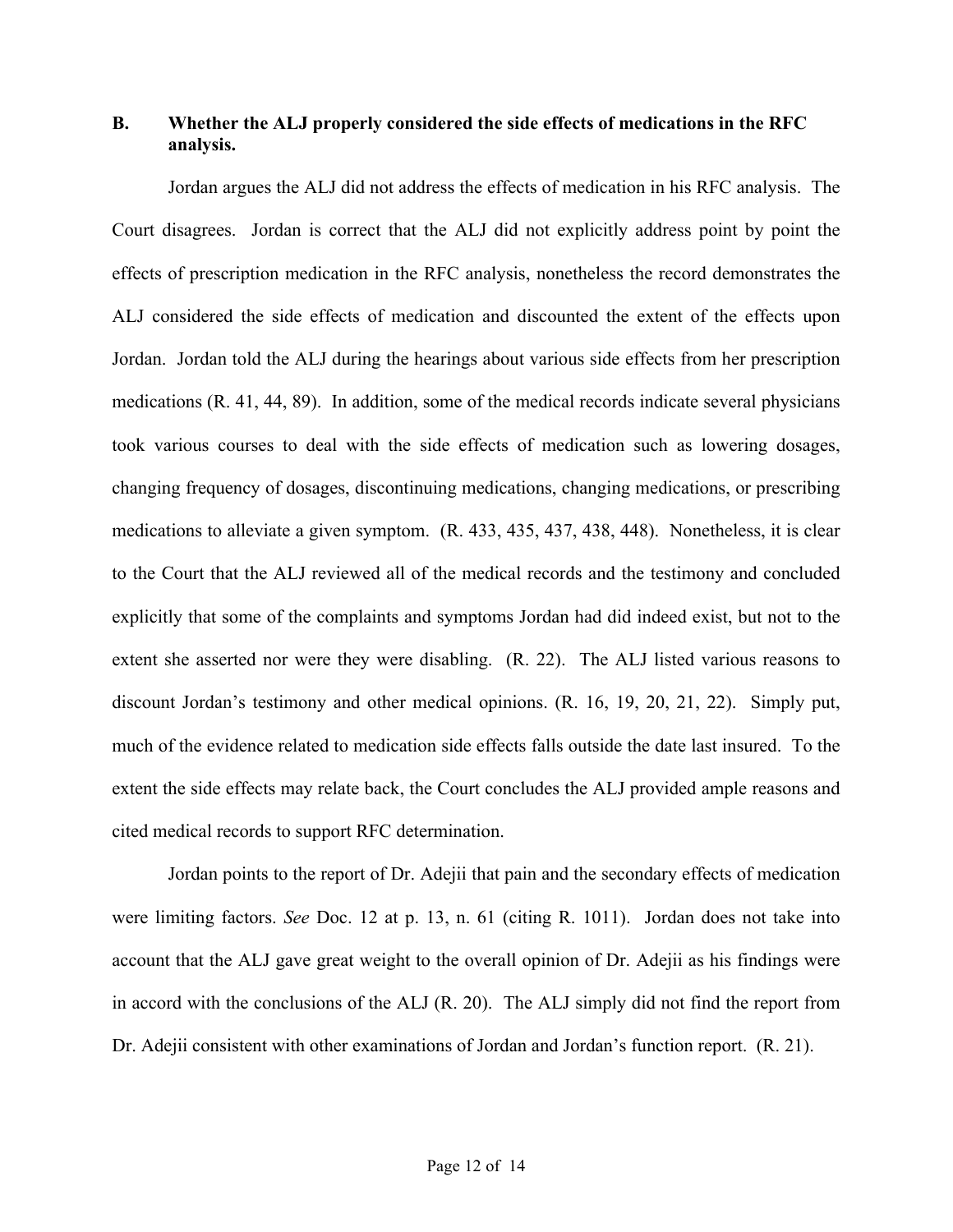Jordan also cites references to the negative side effects prescription medication upon her. *See* Doc. 12 at p. 14. Jordan specifically cites Dr. Blanton (an examining psychologist) and Dr. Volcan (Jordan's back surgeon). (R. 1019-1020, 1023). The Court agrees that Dr. Blanton and Dr. Volcan do express concerns about the side effects of medication, but the ALJ properly took those side effect opinions into account in arriving at the RFC determination. The ALJ expressly found Dr. Volcan's statement about medication side effects to be equivocal. (R. 21). Indeed, the statement was "Her narcotic use for pain relief may represent a problem…" (R. 1021). Even with the equivocal nature of the statement, Dr. Volcan said Jordan could do clerical work. (R. 21). In any event, the ALJ went into detail as to his reasons to discount Dr. Volcan. (R. 21). Likewise, the ALJ stated his reasons to discount Dr. Blanton's opinion as well. (R. 21). While Jordan disagrees with the ALJ, at this juncture it is not the role of the court to reweigh the evidence or to make credibility determinations anew. *Chater*, 84 F.3d at 1400.

By her own admission, Jordan engages in certain activities of daily living which are inconsistent with her self-serving claims of medication side effects. Jordan said she cleans her pool, cooked an extensive Thanksgiving meal, and drove five hours to medical appointments. (R. 22). In addition, Jordan shops on-line and in stores, drives, performs household chores such as laundry, light cleaning, and ironing. (R. 22). Jordan does not use a cane or other assistive device. (R. 22). Finally, Jordan also reported her pain levels at the low end of the 10-point pain scale.

Jordan also fails to take into account that, fairly read, the gist of her claim has been pain. While she did mention the side effects of medication at her hearing, the references were brief and one of the references was to medication which offset a side effect -nausea. (R. 41). Jordan had two hearings wherein she could but did not emphasize medication side effects as if they were a